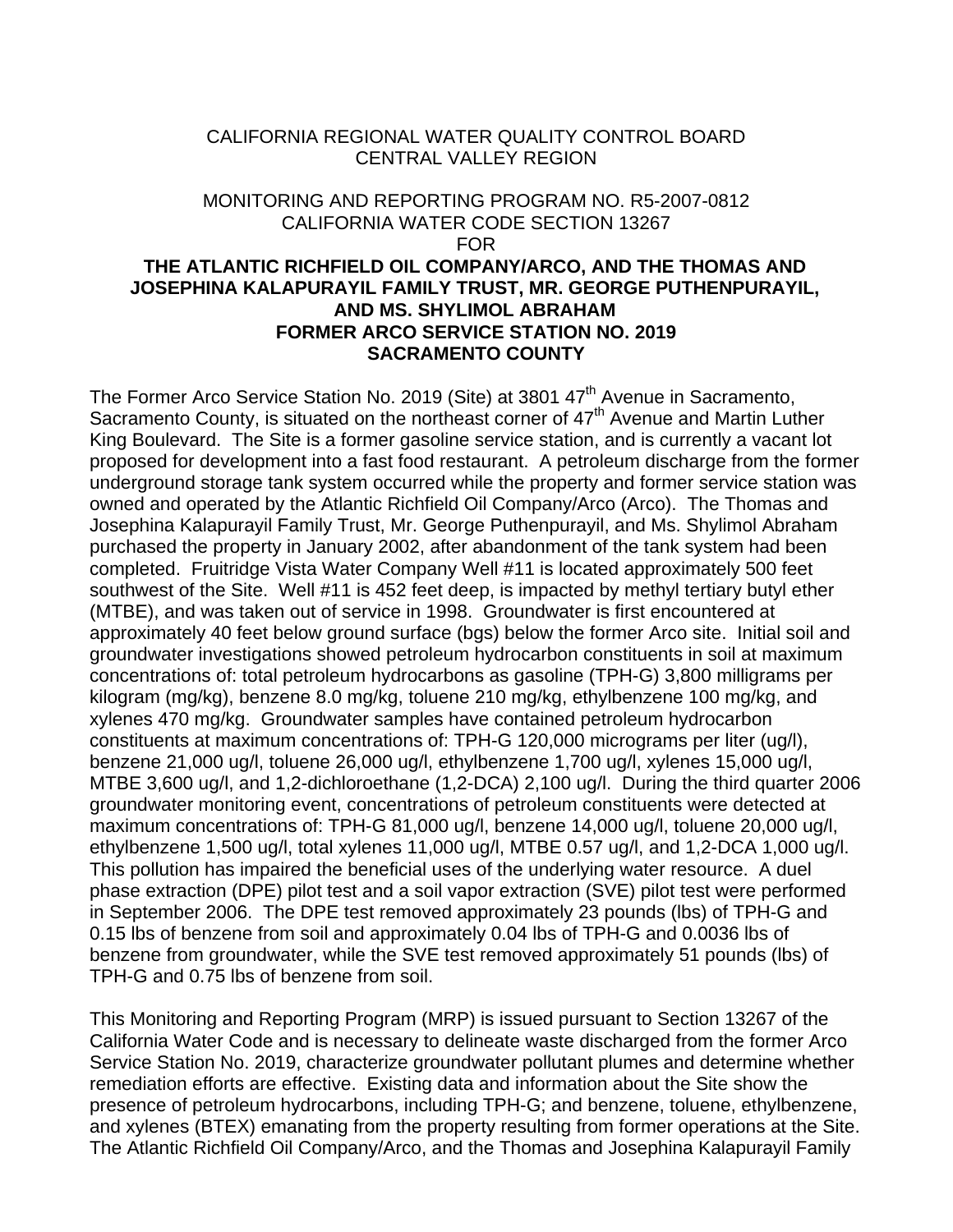MONITORING AND REPORTING PROGRAM NO. R5-2007-0812  $-2$  -FORMER ARCO SERVICE STATION NO. 2019 3801 47<sup>TH</sup> AVENUE, SACRAMENTO SACRAMENTO COUNTY

Trust, Mr. George Puthenpurayil, and Ms. Shylimol Abraham (the Dischargers) shall not implement any changes to this MRP unless and until a revised MRP is issued by the Executive Officer of this Regional Water Board.

Prior to construction of any new groundwater monitoring or extraction wells, and prior to destruction of any groundwater monitoring or extraction wells, the Dischargers shall submit plans and specifications to the Regional Water Board for review and approval. Once installed, all new wells shall be added to the monitoring program and shall be sampled and analyzed according to the schedule below.

### **GROUNDWATER MONITORING**

1. As shown on Figure 1, there are 20 wells, MW-1, MW-2, MW-3, MW-4, MW-5, MW-6, MW-7, MW-8, MW-9, MW-10, MW-11, MW-12, MW-13, MW-14, MW-15, VE-1, VE-2 (VE-2S), SP-1 (VE-2D), and VE-3 associated with the former Arco site. The groundwater monitoring program for the 20 wells and any wells installed subsequent to the issuance of this MRP, shall follow the schedule below. Monitoring wells with free phase petroleum product or visible sheen shall be monitored, at a minimum, for product thickness and depth to water. The volume of extracted groundwater also shall be provided in quarterly monitoring reports. Sample collection and analysis shall follow standard EPA protocol.

|              | <b>SAMPLING FREQUENCY</b> <sup>1</sup>                                                                   |                            |                                    |  |  |
|--------------|----------------------------------------------------------------------------------------------------------|----------------------------|------------------------------------|--|--|
|              | Quarterly                                                                                                | Semi-annually <sup>2</sup> | <b>Annually</b> <sup>3</sup>       |  |  |
| <b>Wells</b> | $MW-1$<br>MW-3 MW-4 MW-5 MW-8<br>MW-10 MW-14 MW-15 VE-1<br>MW-9<br>$VF-2$<br>SP-1<br>$VE-3$<br>New Wells | $MW-2$                     | MW-11.<br>MW-6 MW-7<br>MW-12 MW-13 |  |  |

1 All wells shall be monitored quarterly for water levels and the presence and thickness of free product.

2 Wells shall be sampled semi-annually during the first and third quarters.

3 Wells shall be sampled annually during the third quarter.

| <b>Constituents</b>                                          | <b>EPA Analytical</b><br><b>Method</b> | <b>Maximum Practical</b><br><b>Quantitation Limit</b><br>${(\mu g/l)}^5$ | <b>Analysis</b><br>Frequency <sup>6</sup> |
|--------------------------------------------------------------|----------------------------------------|--------------------------------------------------------------------------|-------------------------------------------|
| Depth to Groundwater                                         |                                        |                                                                          |                                           |
| Total Petroleum Hydrocarbons as<br>Gasoline                  | 8015M                                  | 50                                                                       | Quarterly                                 |
| <b>Total Extractable Petroleum</b><br>Hydrocarbons as Diesel | 8015M                                  | 50                                                                       | Quarterly                                 |
| Benzene                                                      | 8020 or 8260B                          | 0.5                                                                      | Quarterly                                 |
| Toluene                                                      | 8020 or 8260B                          | 0.5                                                                      | Quarterly                                 |
| Ethylbenzene                                                 | 8020 or 8260B                          | 0.5                                                                      | Quarterly                                 |
| Xylenes                                                      | 8020 or 8260B                          | 0.5                                                                      | Quarterly                                 |
| <b>MTBE</b>                                                  | 8260B                                  | 0.5                                                                      | Quarterly                                 |
| <b>TBA</b>                                                   | 8260B                                  | 5.0                                                                      | Annually                                  |
| <b>TAME</b>                                                  | 8260B                                  | 0.5                                                                      | Annually                                  |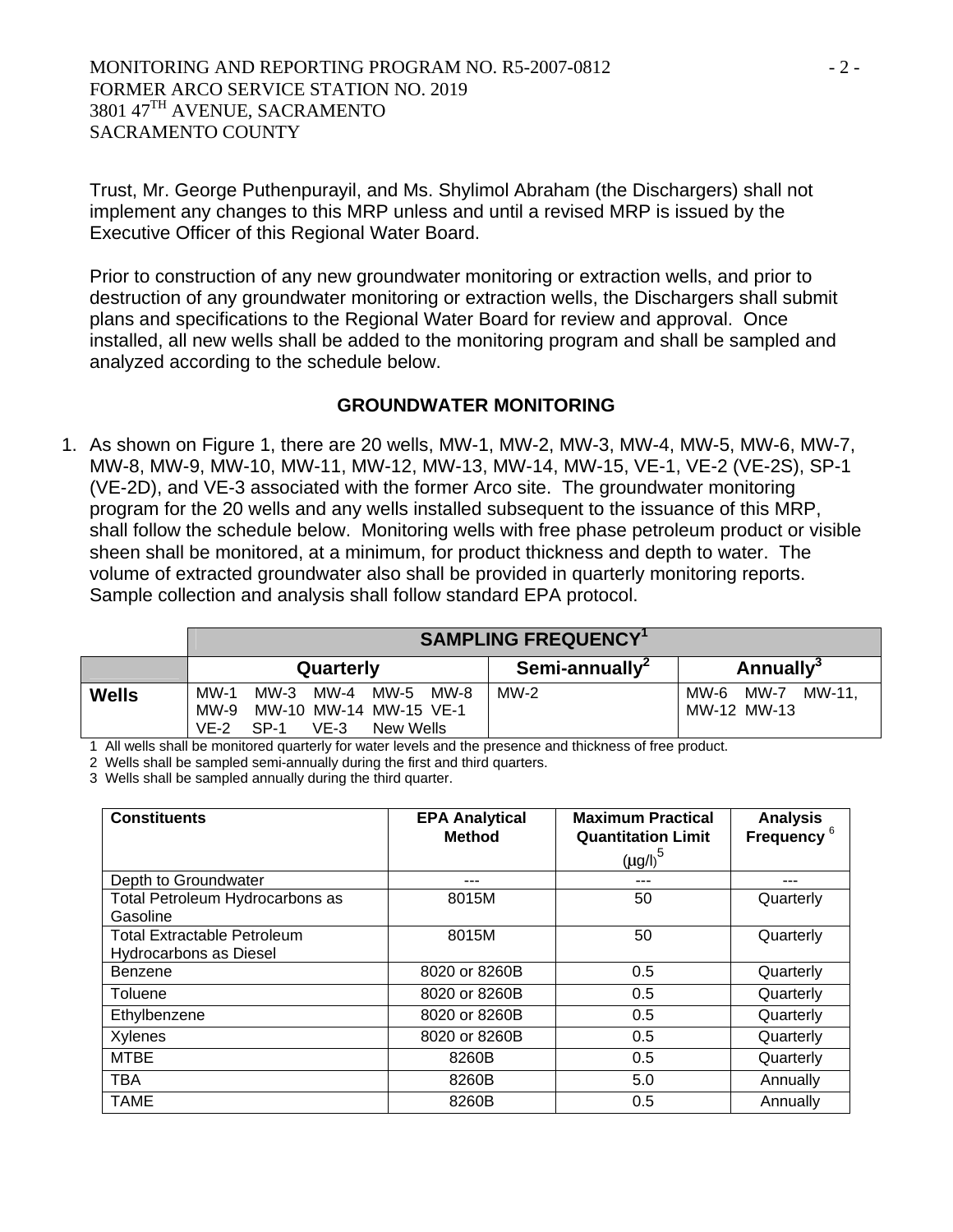# MONITORING AND REPORTING PROGRAM NO. R5-2007-0812 - 3 -FORMER ARCO SERVICE STATION NO. 2019 3801 47<sup>TH</sup> AVENUE, SACRAMENTO SACRAMENTO COUNTY

| <b>Constituents</b> | <b>EPA Analytical</b><br><b>Method</b> | <b>Maximum Practical</b><br><b>Quantitation Limit</b><br>$(\mu g/l)^5$ | <b>Analysis</b><br>Frequency <sup>6</sup> |
|---------------------|----------------------------------------|------------------------------------------------------------------------|-------------------------------------------|
| <b>DIPE</b>         | 8260B                                  | 0.5                                                                    | Annually                                  |
| <b>ETBE</b>         | 8260B                                  | 0.5                                                                    | Annually                                  |
| Ethanol             | 8260B                                  | 50                                                                     | Annually                                  |
| Methanol            | 8260B                                  | 100                                                                    | Annually                                  |
| 1,2-Dichloroethane  | 8260B                                  | 0.5                                                                    | Quarterly                                 |
| <b>PAHs</b>         | 8270                                   | 0.50                                                                   | Quarterly                                 |
| <b>Total Lead</b>   | 7421                                   | 10                                                                     | Quarterly                                 |

5 All concentrations between the Method Detection Limit and the Practical Quantitation Limit shall be reported as trace.

6 TPH-D, ethanol, methanol, total lead, and PAHs may be eliminated from the list of analytes pending 2 consecutive

quarters of non-detect results at the Practical Quantitation Limit.

7 PAHs = polycyclic aromatic hydrocarbons

#### **REPORTING**

- 2. When reporting the data, the Dischargers shall arrange the information in tabular form so that the date, the constituents, and the concentrations are readily discernible. The data shall be summarized in such a manner as to illustrate clearly the compliance with this Order. In addition, the Dischargers shall notify the Regional Water Board within 48 hours of any unscheduled shutdown of any soil vapor and/or groundwater extraction system.
- 3. As required by the California Business and Professions Code Sections 6735, 7835, and 7835.1, all reports shall be prepared by a registered professional or their subordinate and signed by the registered professional.
- 4. The Dischargers shall submit a paper copy of the quarterly report to this Regional Water Board office and submit the quarterly electronic data reports, which conform to the requirements of the California Code of Regulations, Title 23, Division 3, Chapter 30, electronically over the internet to the State Water Board's GeoTracker database system. Both the paper copy and the electronic submittal are due by the 1st day of the second month following the end of each calendar quarter by **1 February, 1 May, 1 August, and 1 November**, until such time as the Executive Officer determines that the reports are no longer necessary. Each quarterly report shall include the following minimum information:
	- (a) A description and discussion of the groundwater sampling event and results, including trends in the concentrations of pollutants and groundwater elevations in the wells, how and when samples were collected, and whether the pollutant plume(s) is delineated.
	- (b) Field logs that contain, at a minimum, water quality parameters measured before, during, and after purging, method of purging, depth of water, volume of water purged, etc.
	- (c) Groundwater contour maps for all groundwater zones, if applicable.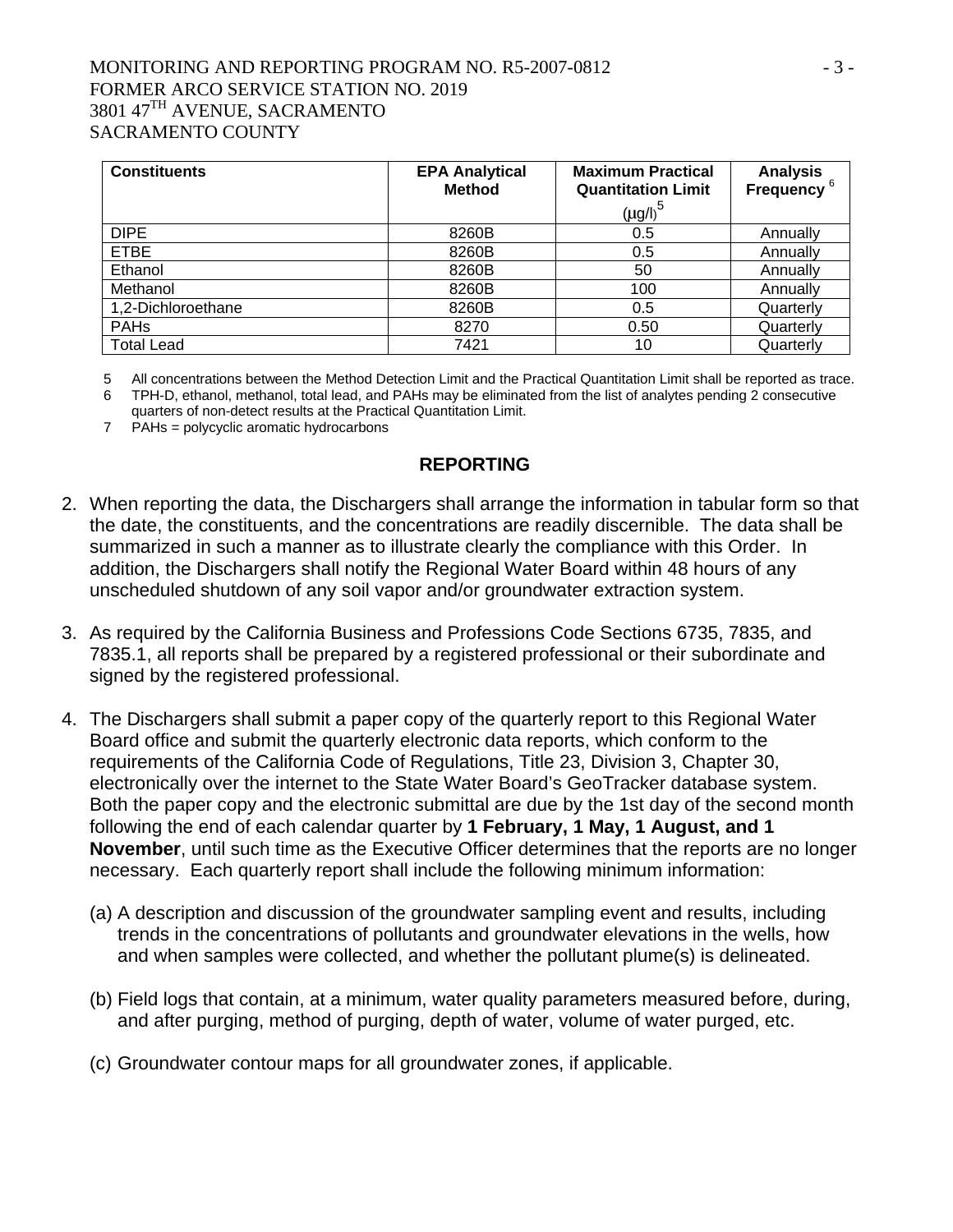- (d) Concentration contour maps for all groundwater zones for TPH-G, benzene, MTBE, and 1,2-DCA.
- (e) A table showing well construction details such as well number, groundwater zone being monitored, ground surface elevation, screen interval, bentonite interval, filter pack interval, and total depth of the well.
- (f) A table showing historical lateral and vertical (if applicable) down-gradient directions and gradients.
- (g) Cumulative data tables containing the water quality analytical results and depth to groundwater.
- (h) A copy of the laboratory analytical data report.
- (i) If applicable, the status of any ongoing remediation, including cumulative information on the mass of pollutant removed from the subsurface, system operating time, the effectiveness of the remediation system, and any field notes pertaining to the operation and maintenance of the system.
- (j) If applicable, the reasons for and duration of all interruptions in the operation of any remediation system, and actions planned or taken to correct and prevent interruptions.
- 5. The Fourth Quarter Groundwater Monitoring Report, due **15 January** of each year shall be an expanded report and will include the following additional information/items:
	- (a) Tabular summaries of all data obtained during the year.
	- (b) Graphical summaries, of TPH-G, benzene, and MTBE concentrations, groundwater elevation data, and remediation system operation versus time for wells MW-1, MW-4, MW-12, MW-13, MW-14, and MW-15, and additional wells as requested by Regional Water Board staff.
	- (c) A rose diagram presenting groundwater flow direction and magnitude data.
	- (d) Contaminant concentration contour maps for TPH-G, benzene, and MTBE for each quarter from the previous year.
	- (e) A discussion of the long-term trends in the concentrations of the pollutants in the groundwater monitoring wells.
	- (f) An analysis of whether the pollutant plume is being captured by an extraction system or is continuing to spread.
	- (g) A description of all remedial activities conducted during the year, an analysis of their effectiveness in removing the pollutants, and plans to improve remediation system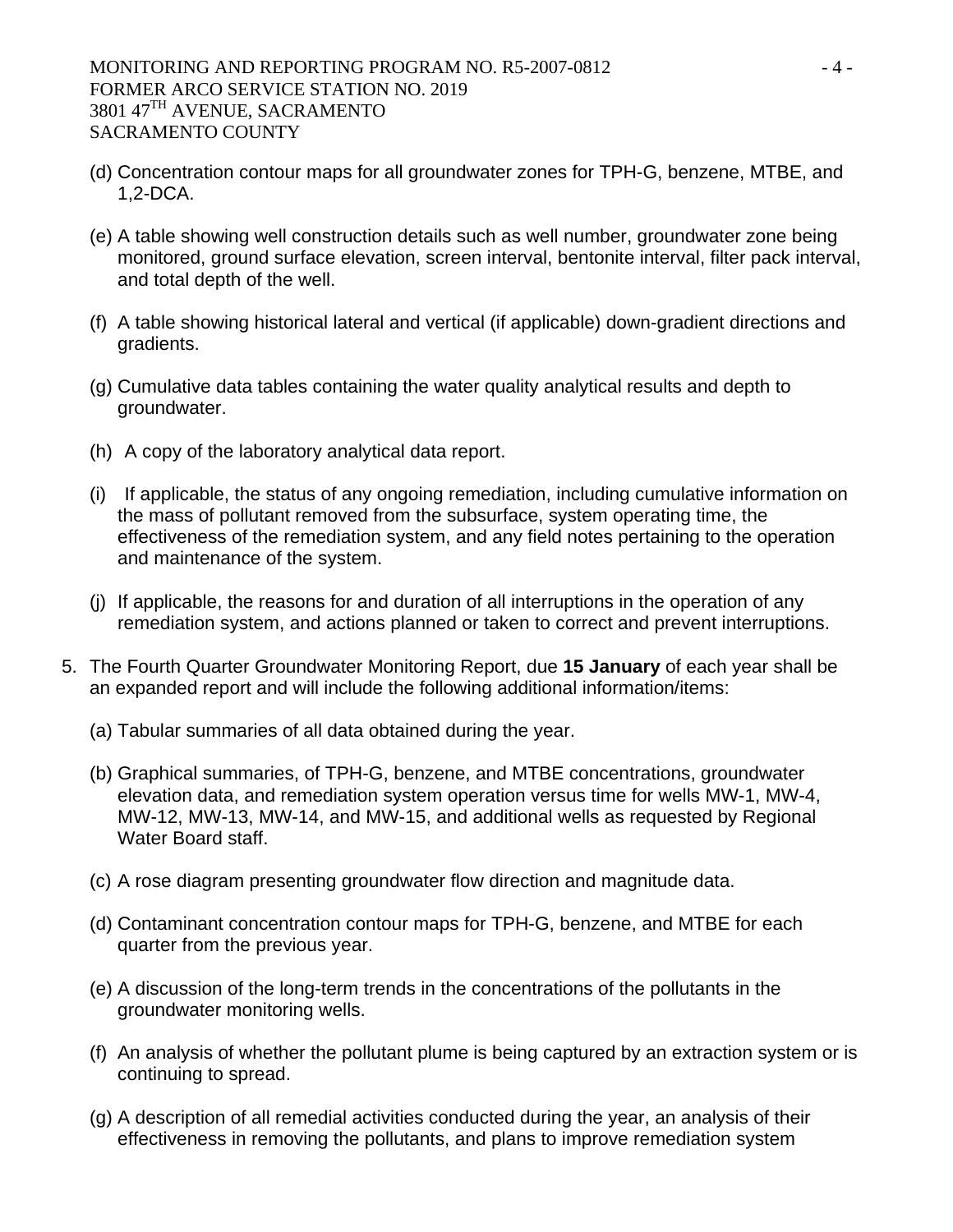effectiveness.

- (h) An identification of any data gaps and potential deficiencies/redundancies in the monitoring system or reporting program.
- (i) If desired, a proposal and rationale for any revisions to the groundwater sampling plan frequency and/or list of analytes.
- 6. The results of any monitoring done more frequently than required at the locations specified in the MRP also shall be reported to the Regional Water Board.

The Discharger shall implement the above monitoring program as of the date of the Order.

Ordered by: \_\_\_\_\_\_\_\_\_\_\_\_\_\_\_\_\_\_\_\_\_\_\_\_\_\_\_\_\_\_\_\_\_\_\_\_\_\_\_

PAMELA C. CREEDON Executive Officer

(Date)

 $\frac{1}{\sqrt{2}}$  ,  $\frac{1}{\sqrt{2}}$  ,  $\frac{1}{\sqrt{2}}$  ,  $\frac{1}{\sqrt{2}}$  ,  $\frac{1}{\sqrt{2}}$  ,  $\frac{1}{\sqrt{2}}$  ,  $\frac{1}{\sqrt{2}}$  ,  $\frac{1}{\sqrt{2}}$  ,  $\frac{1}{\sqrt{2}}$  ,  $\frac{1}{\sqrt{2}}$  ,  $\frac{1}{\sqrt{2}}$  ,  $\frac{1}{\sqrt{2}}$  ,  $\frac{1}{\sqrt{2}}$  ,  $\frac{1}{\sqrt{2}}$  ,  $\frac{1}{\sqrt{2}}$